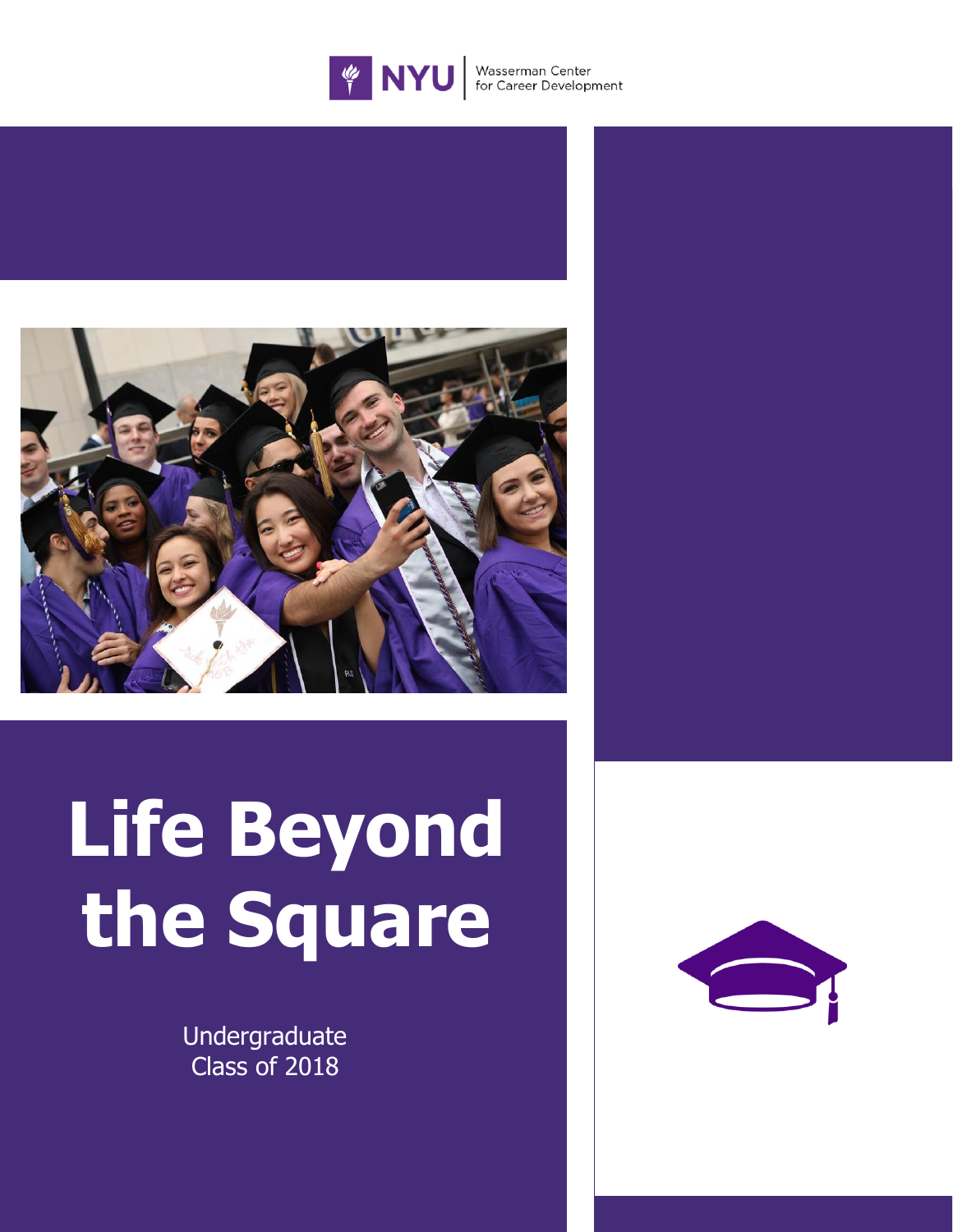

# Table of Contents

- 3 Executive Summary
- 4 Introduction and Overview

Methodology Missing Values/Rounding Demographics

### 5 Career Preparation

Internships and Part-time Jobs Utilization of Wasserman Center for Career Development

## 6 Employment

Career Outcomes Rate Career Destinations Employment Locations Number of Job Offers Salaries

## 11 Continuing Education

## 12 Conclusion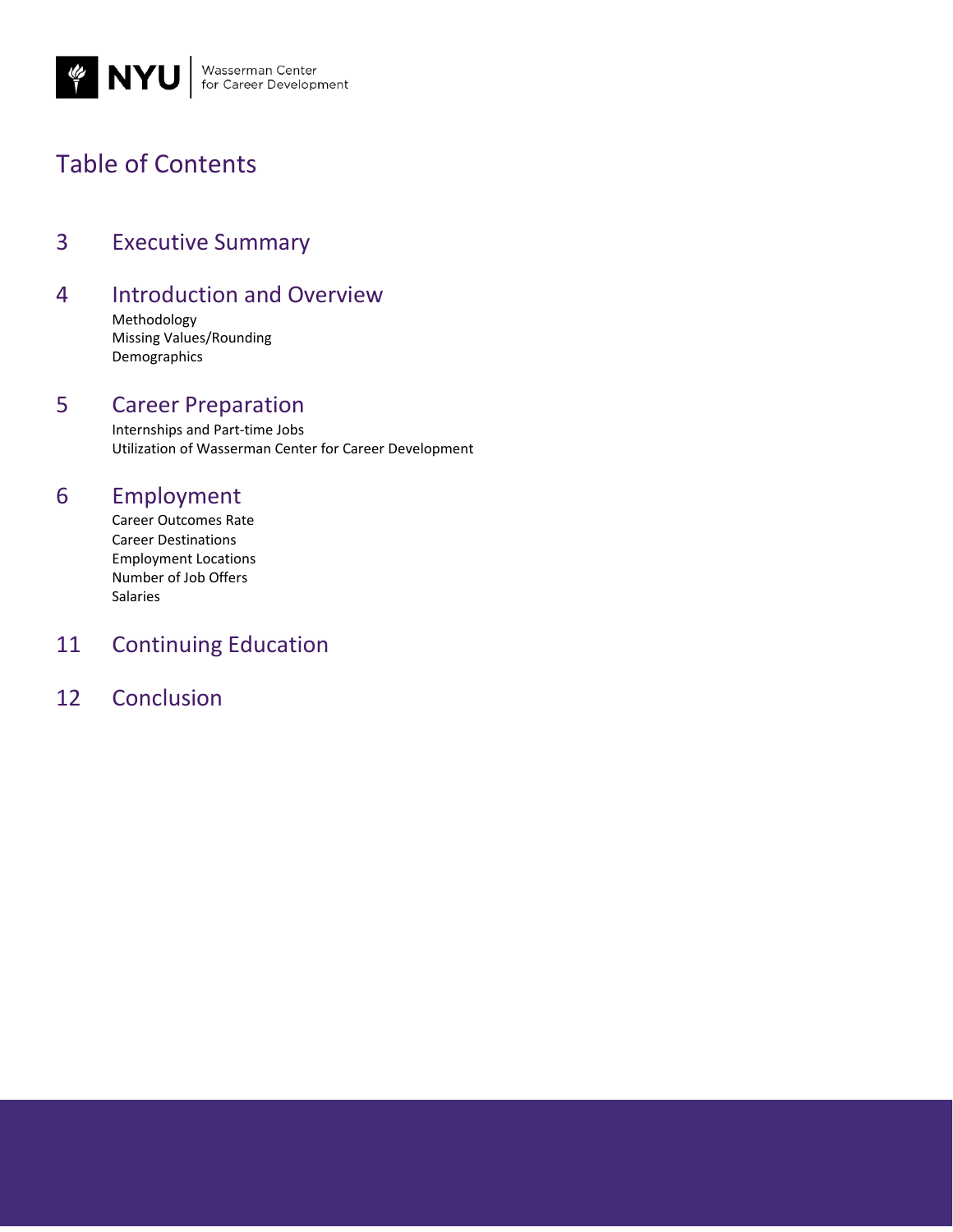

## Executive Summary

The New York University Wasserman Center for Career Development conducted its annual Life Beyond the Square survey of baccalaureate graduates, which encompasses those whose degrees were conferred between July 1, 2017 and June 30, 2018. Employment and enrollment in continuing education information was collected through December 30, 2018. This timetable is consistent with the National Association of Colleges and Employers' (NACE) First Destination Survey's revised Standards and Protocols. The following represents the major findings for the Class of 2018.

- » **96.6%** (4310 out of 4463) were either employed or enrolled in a graduate or professional school program during the data collection period, nearly exactly the same as the Class of 2017 (96.5%). Of those who secured a post-graduation opportunity, **84.4%** were working (3637 out of 4310), **14.6%** were in graduate or professional school (627 out of 4310), and **1.1%** reported both working and attending school (46 out of 4310).
- » The overall mean annual salary was **\$64,734,** an increase of **7.0%** from the mean salary for the Class of 2017 (\$60,478). Nationally, mean salaries dropped by 2% over the same period, according to the NACE Fall 2018 Salary Survey. Top average starting salaries by industry were: Finance and Insurance **\$73,654**, Information (Publishing, Telecommunications, Data, Technology) **\$71,422**, Health Care and Social Assistance **\$65,734**, Transportation and Warehousing **\$63,200**. 1
- » Of those who enrolled directly into graduate or other continuing education programs, the top general areas of study were: Arts, Humanities, and Social Sciences **18.0%**, Medicine **12.6%,** Law **10.0%,** and Business at **8.7%**.
- » **93.9%** used the resources of the Wasserman Center for Career Development while at NYU, which is a slight increase from the Class of 2017 (93.3%).
- » **55.7%** of those who secured employment indicated that they obtained their position directly through an NYU or Wasserman-related resource, including NYU CareerNet, career fairs, faculty and student networks, special recruiting and networking opportunities. This is up from last year's 54.8%.
- » **35.5%** secured their positions prior to graduation, which is a decrease from the Class of 2017. However, **45.0%** secured their position within three months of graduation. This brings the total percentage of students securing work within 3 months of graduation to 80.5%, an increase from the Class of 2017 (76.4%).

 $\overline{a}$ 

- 53.5% received 2 or more job offers, which is an increase from 2017 (51.7%).
- » Of those graduates who held a part-time job or internship during their time at NYU, **92.7%** indicated they secured a post-graduation job or enrollment in graduate or professional school; by comparison, of those who did not hold an internship or part-time job, just **84.0%** secured a post-graduation opportunity. This is similar but a decrease (95.4% and 86.3% respectively) to the findings from the Class of 2017.
- » **96.1%** secured employment in the United States, of which **83.7%** work in the tristate area (NY, NJ, CT). **79.0%** of those working in the US are located in New York City. Outside of the Northeast, California was the most popular state for employment (**7.1%**). Graduates were working in **45** countries, with China, the United Kingdom, and the Republic of Korea as the top three global locations.
- » Graduates secured employment across more than **20** industries. The most popular industries where graduates secured opportunities include Arts, Entertainment and Recreation at **19.7%**, Finance and Insurance at **17.2%**, Health Care and Social Assistance at **13.2%**, Information (Publishing, Telecommunications, Data, Technology) at **11.2%**, and Professional, Scientific, and Technical Services (including Consulting) at **10.7%**.
- » The survey was distributed electronically via email, with email reminders sent over the course of the administration period. In addition, two iterations of phone banking occurred in Fall 2018, along with the incorporation of industry standard professional networking sites; this effort yielded post-graduation statuses collected from **4,478** graduates out of the 6,383 who graduated from Summer 2017 through Spring 2018 semester (per the Office of Institutional Research and Data Integrity), which represents **70.2%** of the Class of 2018.

<sup>1</sup> Mining, Quarrying, and Oil and Gas Extraction has the highest overall mean salary (\$74,000), but is excluded due to sample size (*N* = 2).

Life Beyond the Square: Undergraduate Class of 2018 3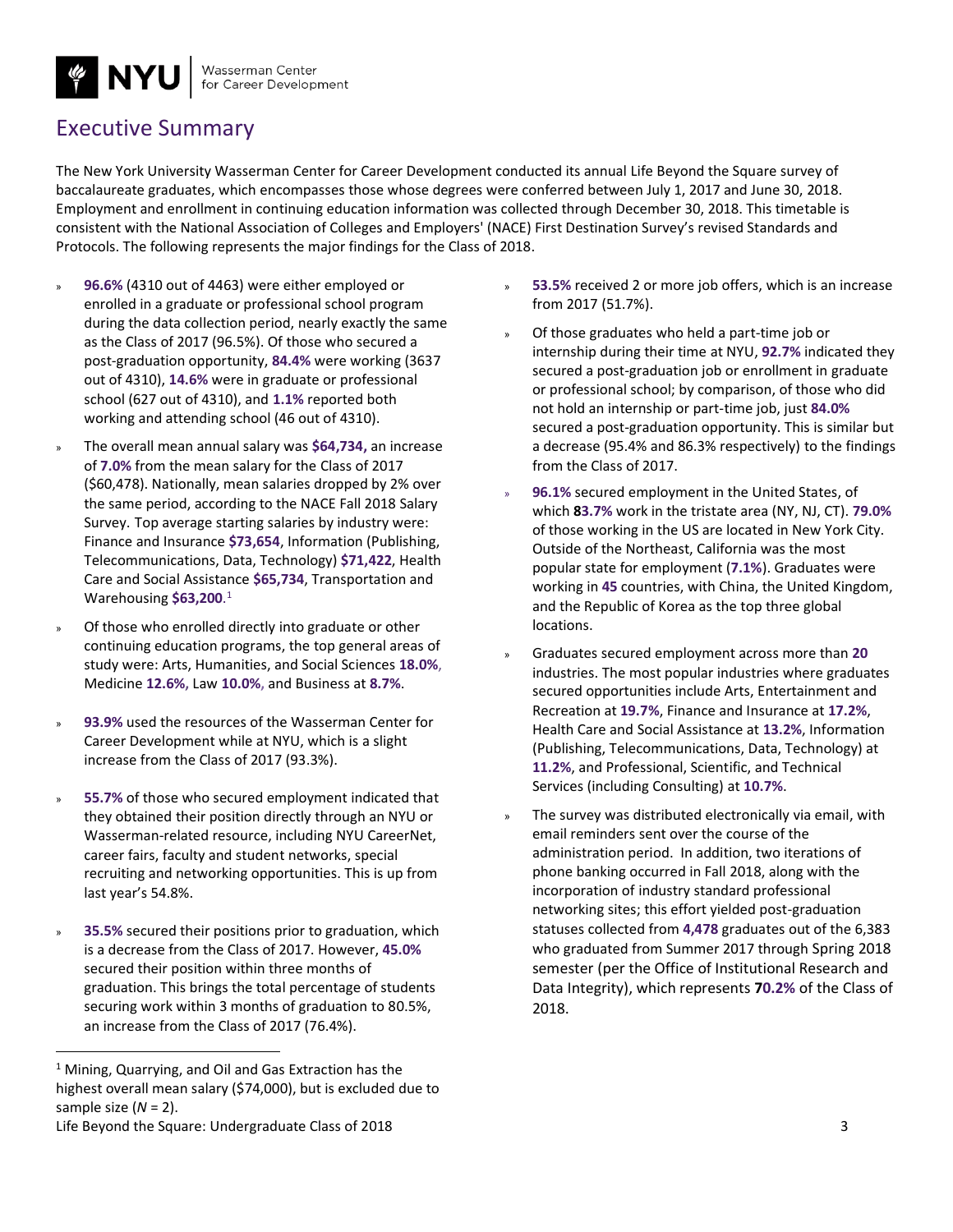

## Introduction

The Wasserman Center for Career Development has conducted the annual *Life Beyond the Square* survey since the 1990s to understand the post-baccalaureate outcomes of NYU undergraduates. The data collected is used to determine key statistics that will be meaningful to current and prospective students, including average salaries and the most popular choices for both employment and graduate or professional school enrollment. The Wasserman Center also uses the findings to create an employer engagement strategy and to inform the programs and resources offered to students each year. The survey is routinely conducted over a 6-month period following graduation in accordance with the National Association of Colleges and Employers' (NACE) First Destination Survey [Standards and Protocols.](https://www.naceweb.org/uploadedFiles/Pages/advocacy/first-destination-survey-standards-and-protocols.pdf)

## Overview

#### **METHODOLOGY**

The target population consisted solely of individuals who, based on the official records from NYU's Office of Institutional Research and Data Integrity, were awarded a bachelor's degree in September 2017, January 2018, or May 2018 from the following schools: the College of Arts and Science; the Gallatin School of Individualized Study; Global Liberal Studies; the Leonard N. Stern School of Business; the Rory Meyers College of Nursing; the School of Professional Studies; the Silver School of Social Work; the Steinhardt School of Culture, Education, and Human Development; the Tandon School of Engineering; and the Tisch School of the Arts.

The purpose of this survey is to collect employment and graduate/professional school information for each of the graduates. The survey was designed with branching logic; thus, depending on the way a graduate responded to the questions, the nature and number of questions posed varied.

Graduates were first sent a link to an online survey via email. Email reminders were sent frequently over the course of the administration period, and two iterations of phone banking were completed, yielding up to two calls to each graduate. For those who did not respond to either the repeated email or phone inquiries, NACE-approved professional networking sites such as LinkedIn were used to obtain post-graduation status data. Additionally, the Wasserman Center included data from NYU CareerNet, the National Student Clearinghouse, Office of Global Services, and outcomes information reported by faculty, staff and employers.

To incentivize graduates to take the survey, the Wasserman Center offered recent graduates inclusion in a drawing for Amazon gift cards for their completion of the survey, within the administration period. Through these outreach and collection efforts, information was collected and analyzed for 4,478 graduates. The list of graduates supplied by the Office of Institutional Research and Data Integrity contained records for 6,383 individuals. Thus, Wasserman was able to collect post-graduate outcomes information on 70.2%.

#### **MISSING VALUES/ROUNDING**

Throughout the analyses, "missing values" (i.e., questions that the respondents did not answer) were omitted, as were "Unsure" or "Unknown" responses for most calculations. As illustrated in several charts, the total percentage does not equal 100% due to rounding. Additionally, Institutional Research Board (IRB) guidelines prohibit us from requiring respondents to answer all questions, so the number of responses to each question varies.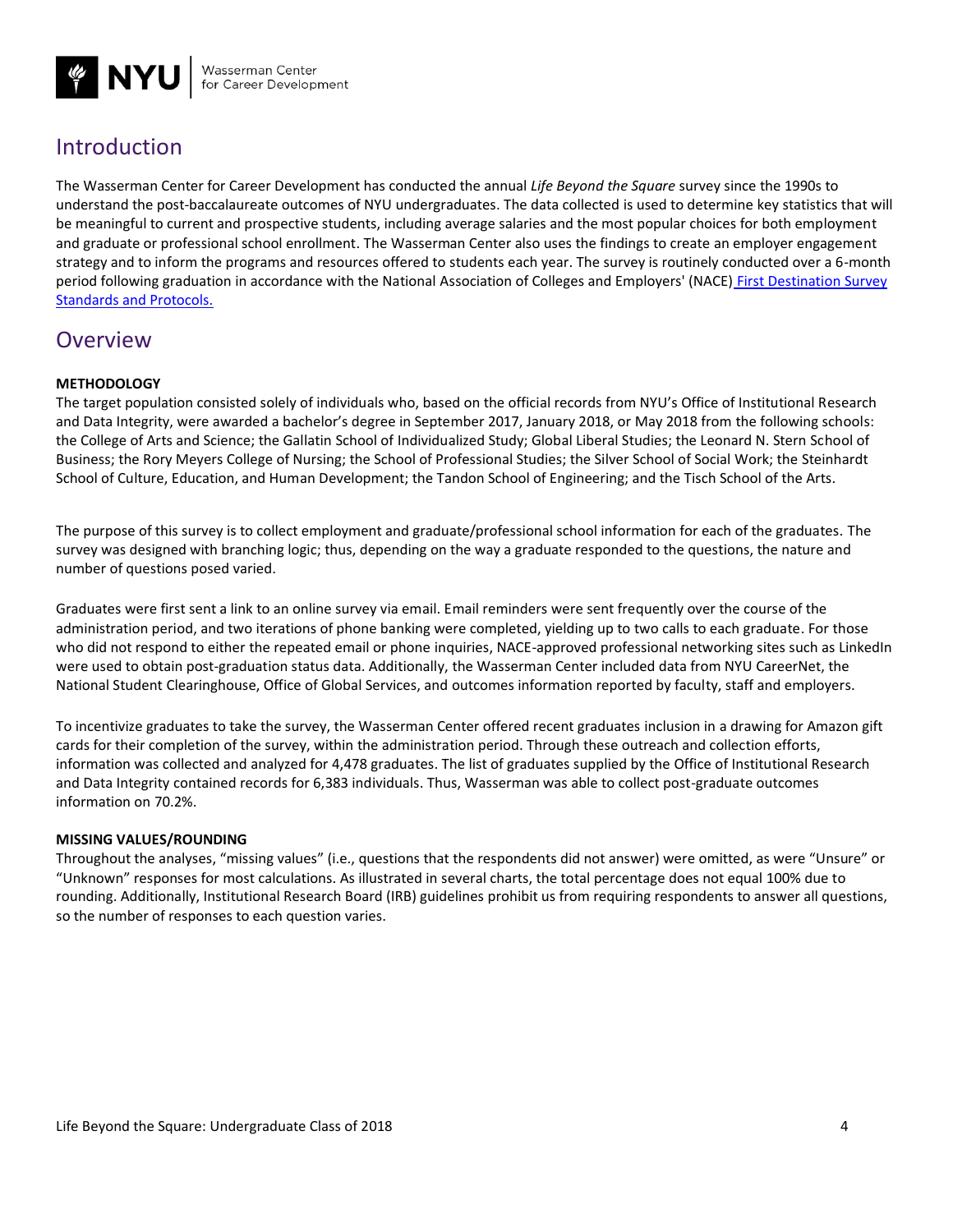#### **DEMOGRAPHICS**

The students included in this report provide a proportionate representation of the makeup of NYU's Class of 2018. All demographic information was provided by NYU's Office of Institutional Research and Data Integrity.

| <b>Responses By Gender</b> |                          |            |
|----------------------------|--------------------------|------------|
|                            | <b>Overall</b><br>Report |            |
|                            | Sample                   | Population |
| Female                     | 59.4%                    | 58.8%      |
| Male                       | 40.4%                    | 41.0%      |
| Not Specified              | 0.2%                     | 0.2%       |

| <b>Responses By</b><br><b>International/Domestic Status</b> |                  |                                     |
|-------------------------------------------------------------|------------------|-------------------------------------|
|                                                             | Report<br>Sample | <b>Overall</b><br><b>Population</b> |
| Domestic                                                    | 78.3%            | 78.2%                               |
| International                                               | 17.1%            | 17.0%                               |
| Not Specified                                               | 4.6%             | 4.8%                                |

| <b>Responses By Race/Ethnicity*</b> |        |                   |
|-------------------------------------|--------|-------------------|
|                                     | Report | <b>Overall</b>    |
|                                     | Sample | <b>Population</b> |
| American Indian /                   | 0.1%   | 0.1%              |
| Alaskan Native                      |        |                   |
| Asian                               | 21.9%  | 21.7%             |
| Black / African American            | 5.9%   | $6.0\%$           |
| Hispanic / Latino                   | 19.9%  | 19.2%             |
| Multiracial                         | 4.8%   | 5.1%              |
| Native Hawaiian /                   | 0.2%   | 0.2%              |
| Other Pacific Islander              |        |                   |
| White                               | 41.6%  | 41.9%             |
| Not Specified                       | 5.5%   | 5.7%              |

*\*Note:* Categories per U.S. Department of Education IPEDS

## Career Preparation

#### **INTERNSHIPS AND PART-TIME JOBS**

Internships and part-time jobs are a key component in preparing students for post-graduation opportunities. **92.7% held part-time jobs and/or internships during their undergraduate experience.** Out of the 92.7% of graduates who held an internship or a parttime job, **93.2%** secured a position or enrolled in continuing education. In contrast, students who reported that they did not hold an internship or part-time job, **84.0%** secured a position or enrolled in continuing education. Part-time jobs and internships are routinely found in research to be an effective way to gain practical experience and to build the professional network needed to secure a job after graduation; they also often help to offset college-related expenses.

#### **UTILIZATION OF WASSERMAN CENTER FOR CAREER DEVELOPMENT**

**93.9% used Wasserman Center resources to support their career development** over the course of their time studying at NYU.

| <b>Wasserman Center Use By School*</b>                         |            |  |
|----------------------------------------------------------------|------------|--|
| <b>School</b>                                                  | Percentage |  |
| College of Arts and Science                                    | 95.2%      |  |
| Gallatin School of Individualized Study                        | 91.8%      |  |
| <b>Global Liberal Studies</b>                                  | 92.3%      |  |
| Leonard N. Stern School of Business                            | 100.0%     |  |
| Rory Meyers College of Nursing                                 | 85.0%      |  |
| <b>School of Professional Studies</b>                          | 98.7%      |  |
| Silver School of Social Work                                   | 85.7%      |  |
| Steinhardt School of Culture, Education, and Human Development | 94.6%      |  |
| Tandon School of Engineering                                   | 97.2%      |  |
| Tisch School of the Arts                                       | 86.7%      |  |

\**Note*: Students across the university may make use of other school-based career resources.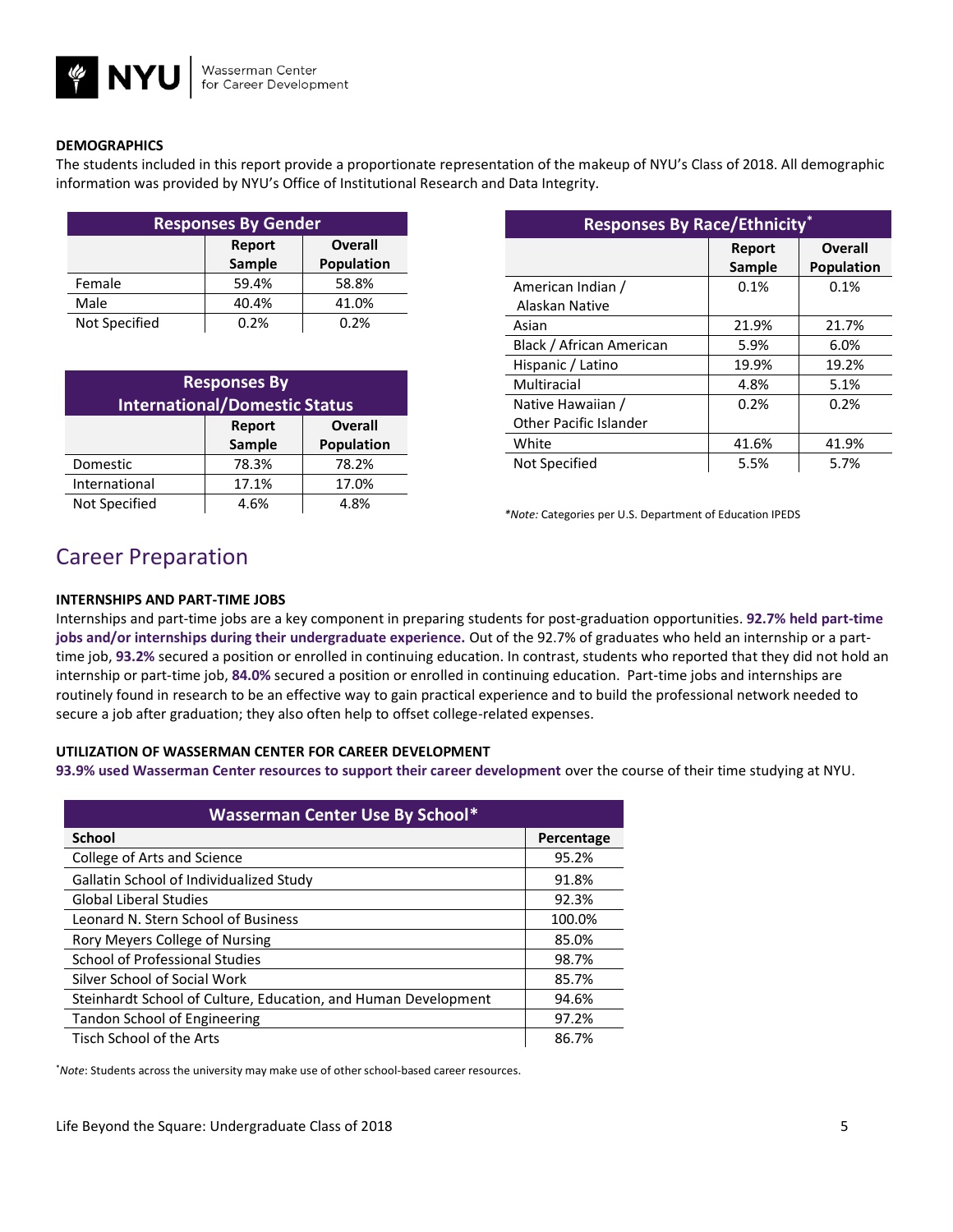

## Employment

#### **CAREER OUTCOMES RATE**

The career outcomes rate is the total number of graduates who secured a position or enrolled in a continuing education program, divided by the total number of graduates who sought opportunities. **The career outcomes rate for the Class of 2018 is 96.6%, which is a small increase from 96.5% from the Class of 2017**.

| <b>Career Outcomes Rate By School</b>                          |            |  |
|----------------------------------------------------------------|------------|--|
| <b>School</b>                                                  | Percentage |  |
| College of Arts and Science                                    | 96.8%      |  |
| Gallatin School of Individualized Study                        | 96.9%      |  |
| <b>Global Liberal Studies</b>                                  | 96.2%      |  |
| Leonard N. Stern School of Business                            | 97.4%      |  |
| Rory Meyers College of Nursing*                                | 87.7%      |  |
| School of Professional Studies                                 | 98.5%      |  |
| Silver School of Social Work                                   | 96.0%      |  |
| Steinhardt School of Culture, Education, and Human Development | 98.0%      |  |
| Tandon School of Engineering                                   | 95.7%      |  |
| Tisch School of the Arts                                       | 97.6%      |  |

\* Although the overall job outlook for bachelor's level nurses remains quite strong, nursing has historically had a lower career outcomes rate in this report due to the timing of the nursing board exams (NCLEX). These board exam results, upon which securing a job often depends, become available several months into the Life Beyond the Square data-collection period. Thus, nursing graduates start their job search significantly later than graduates in other schools.

*Note*: A small number of respondents (15) were not seeking employment or continuing education, and thus were removed from the career outcomes calculations per NACE guidelines.

#### **CAREER DESTINATIONS**

Of the 4,310 graduates who were either employed or continuing their education, **84.4%** were working, **14.6%** were in school, and **1.1%** were both working and in school. This year, the percentage of students working increased slightly from **84.1%** for the Class of 2017, and the percentage in school and not working also increased slightly (from **13.3%** last year).

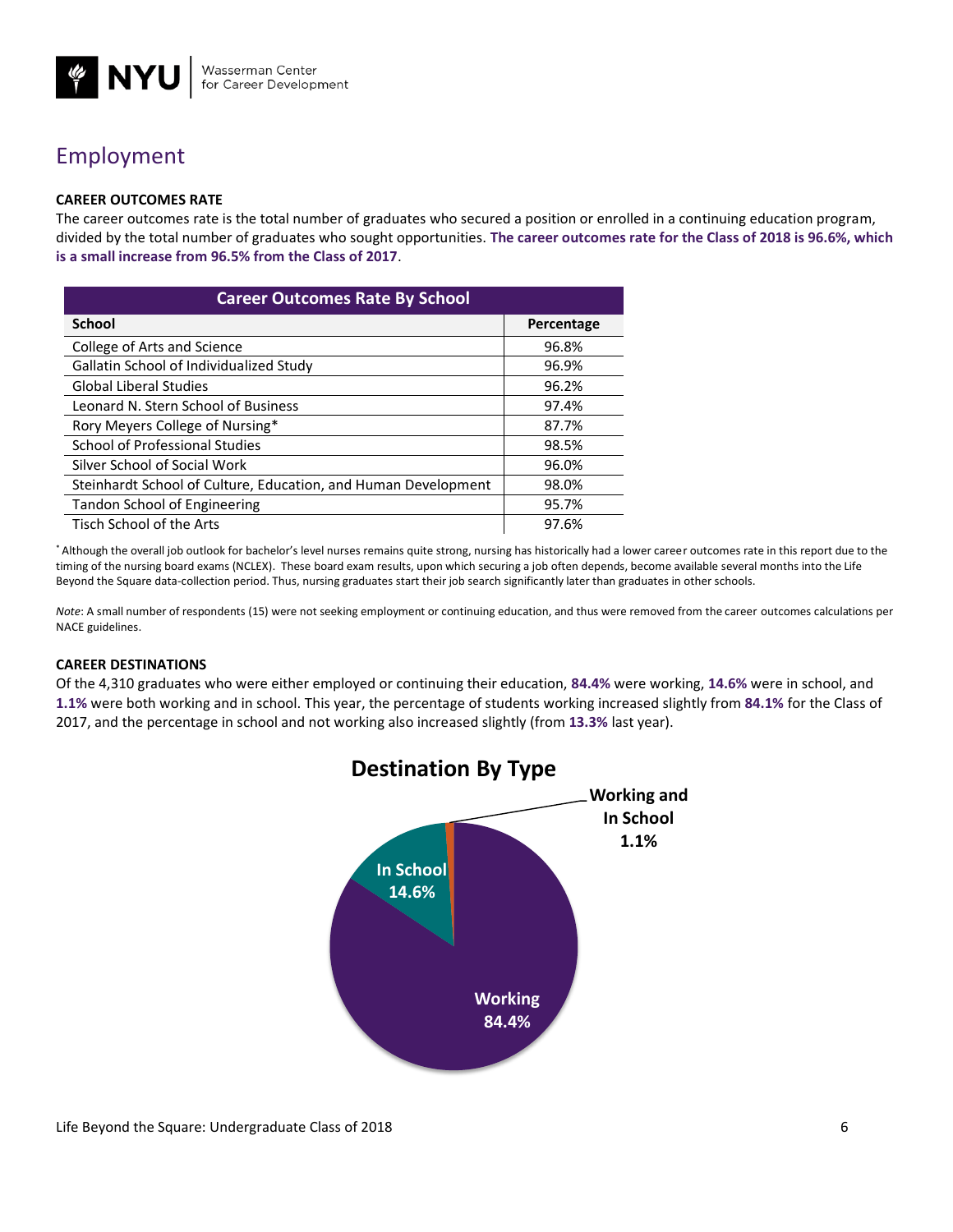

**55.6%** of those working indicated they obtained their position through using at least one NYU resource. These resources include Wasserman programs and services such as NYU CareerNet, the On-Campus Recruitment program, career fairs, and employer presentations, as well as NYU faculty and staff connections, NYU events, NYU career emails, online mentor databases, and promotions from positions secured through NYU.



**35.5%** of employed graduates secured their position before graduation; an additional **45.0%** of employed graduates secured their positions within 3 months of graduation.



## **When Employment Was Secured**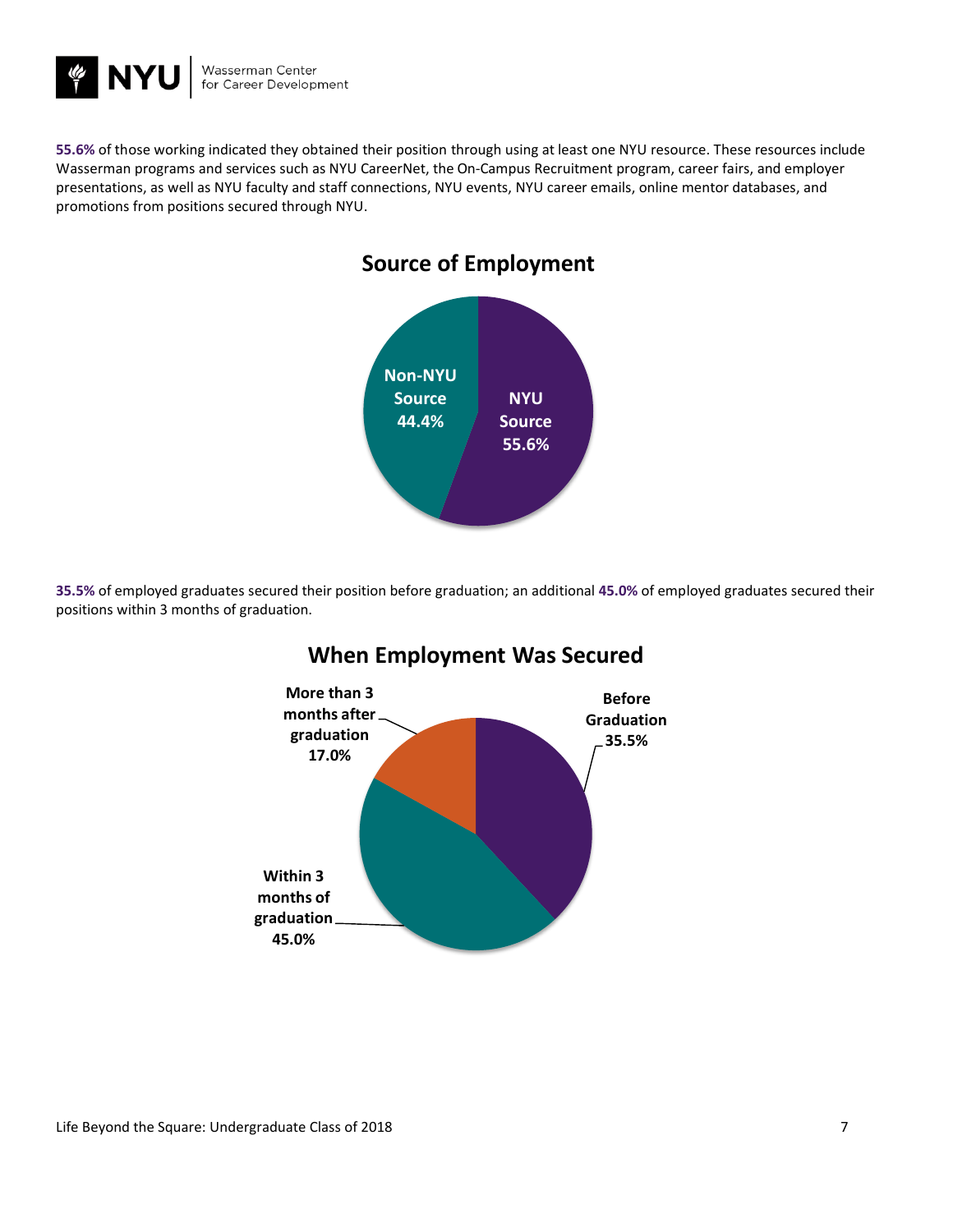

#### **EMPLOYMENT LOCATIONS**

#### **Domestic Employment**

Of graduates who are working, **96.1%** are in the United States, with the majority of those staying in the New York City metropolitan area. **86.5%** of employed international students are working in the United States.



#### **Global Employment**

**137** graduates reported working abroad in **45** countries, both an increase from the Class of 2017 data (127 and 39 respectively).



#### **NUMBER OF JOB OFFERS**

**53.5%** of graduates reported receiving two or more job offers, an increase from **51.7%** for the Class of 2017.



**Number of Job Offers**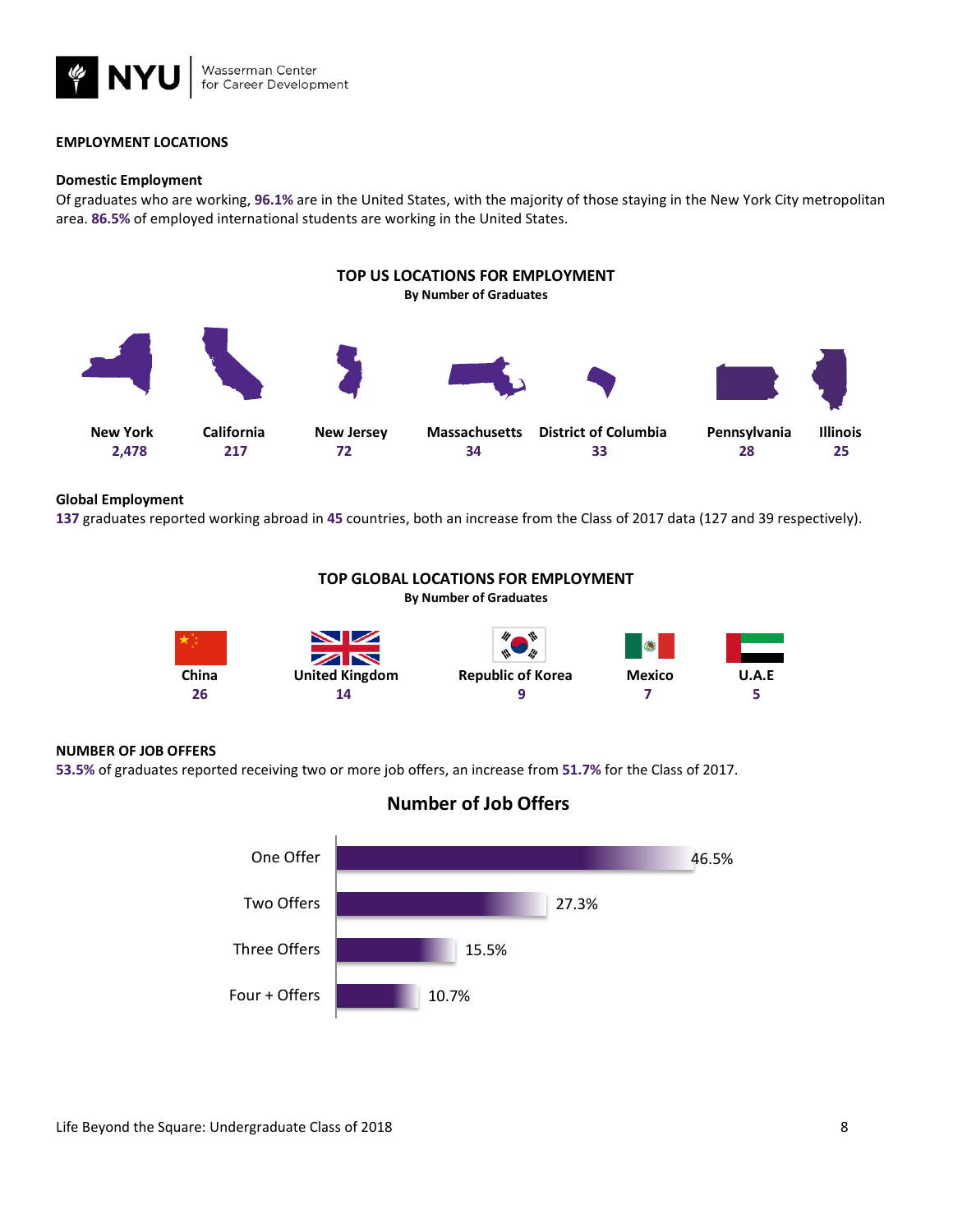

#### **EMPLOYMENT BY INDUSTRY**

Listed below are the top 20 industries employing the Undergraduate Class of 2018. This industry list<sup>2</sup> differs from that used in previous Life Beyond the Square surveys. Art, Entertainment and Recreation **(19.8%)** is the most popular industry, while Finance and Insurance **(17.3%)** is second and Health Care and Social Assistance **(13.2%)** is third. These are aligned with the top industries for 2017: Entertainment/Media, Financial Services/Banking, and Health Care.



<sup>&</sup>lt;sup>2</sup> In the Spring 2018, the Wasserman Center for Career Development led a university wide working group which aimed to lessen the sentiment of survey fatigue among students, and therefore, this group revised the Life Beyond the Square Survey to make it more inclusive of university data collection needs and to minimize other surveys administered to students. It is the result of this working group that yielded the use of the new industry list, aligned to The North American Industry Classification System (NAICS), which is the standard used by Federal statistical agencies in classifying business establishments for the purpose of collecting, analyzing, and publishing statistical data related to the U.S. business economy.

 $\overline{a}$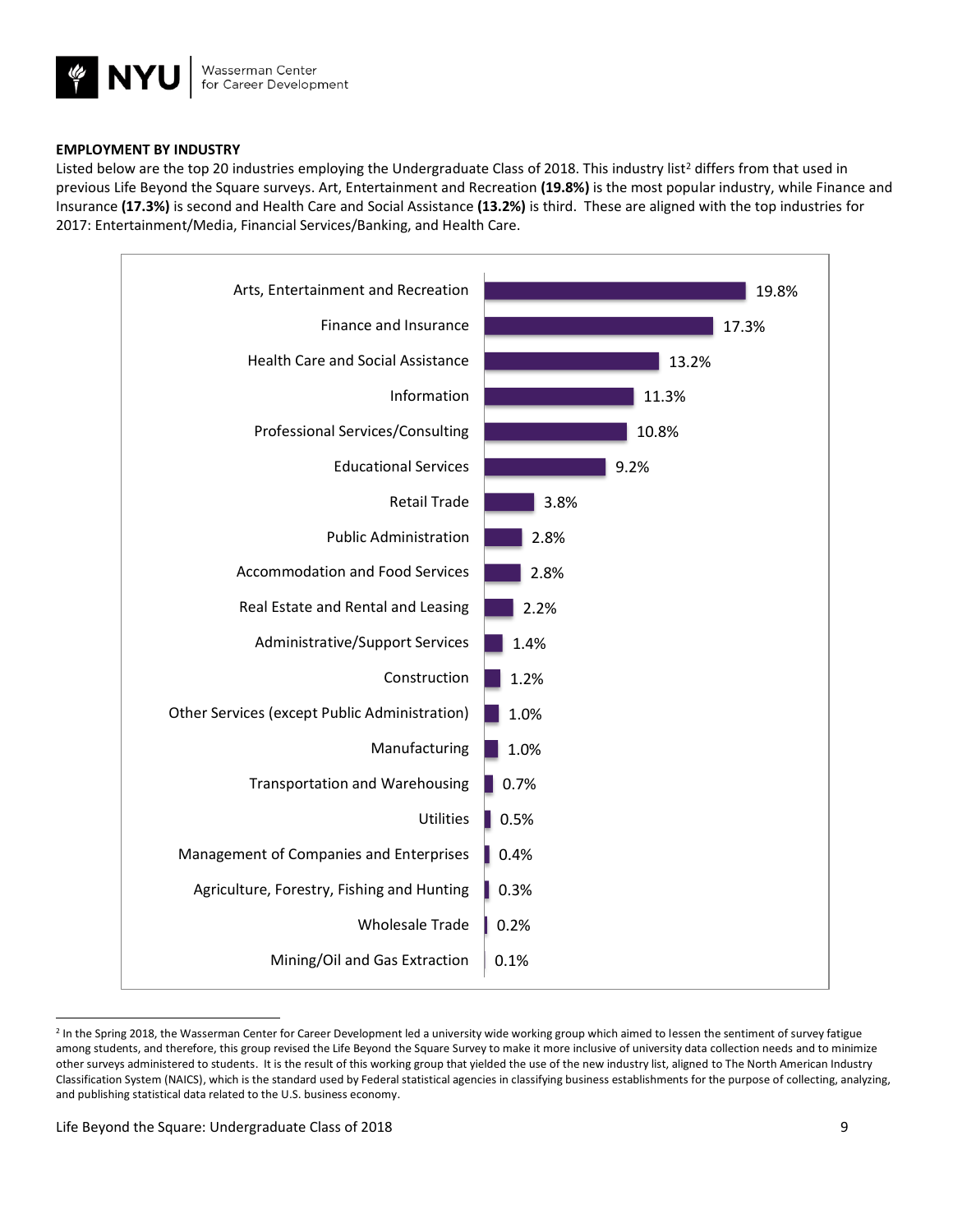

#### **SALARIES**

**The mean annual salary for the Class of 2018 is \$64,734**, which is well above the national overall mean of \$50,004 (based on NACE's Fall 2018 Salary Survey of Class of 2018 graduates). It is also 14.4% higher than the mean salary for the Mid-Atlantic region as reported in NACE's Fall 2018 Salary Survey. This year's mean salary is significantly higher than the mean salary for the NYU Class of 2017, by 7.0%. According to NACE, salaries for the class of 2018 were down by 2% when compared to the Class of 2017 preliminary salary findings. This mean does not include signing bonuses or other compensation such as relocation expenses. **The mean bonus was \$11,685**, which is approximately 20% higher than the mean bonus for the Class of 2017.

| <b>Mean Salary By School</b>                 |          |  |
|----------------------------------------------|----------|--|
| <b>School</b>                                | Mean     |  |
| College of Arts and Science                  | \$59,891 |  |
| Gallatin School of Individualized Study      | \$50,628 |  |
| <b>Global Liberal Studies</b>                | \$49,225 |  |
| Leonard N. Stern School of Business          | \$80,234 |  |
| Rory Meyers College of Nursing               | \$84,736 |  |
| <b>School of Professional Studies</b>        | \$58,822 |  |
| Silver School of Social Work <sup>1</sup>    | N/A      |  |
| Steinhardt School of Culture, Education, and |          |  |
| Human Development                            | \$46,889 |  |
| <b>Tandon School of Engineering</b>          | \$68,437 |  |
| Tisch School of the Arts                     | \$43.041 |  |

<sup>1</sup>*Note*: Sample size was less than 10, so salary is not reported.

| Top Industries by Mean Salary <sup>3</sup>                                 |          |
|----------------------------------------------------------------------------|----------|
| Industry                                                                   | Mean     |
| Finance and Insurance                                                      | \$84,002 |
| Information (Publishing, Telecommunications,                               |          |
| Data, Technology)                                                          | \$71,481 |
| <b>Health Care and Social Assistance</b>                                   | \$66,551 |
| <b>Real Estate</b>                                                         | \$61,490 |
| Manufacturing                                                              | \$59,916 |
| Professional, Scientific, and Technical Services                           |          |
| (including Consulting)                                                     | \$52,237 |
| <b>Retail Trade</b>                                                        | \$53,004 |
| <b>Educational Services</b>                                                | \$51,035 |
| <b>Accommodation and Food Services</b>                                     | \$50,684 |
| Administrative and Support and Waste                                       |          |
| <b>Management and Remediation Services</b>                                 | \$50,333 |
| Arts, Entertainment, and Recreation                                        | \$47,486 |
| <b>Public Administration</b>                                               | \$46,468 |
| Other Services (except Public Administration)                              | \$44,690 |
| $3$ Note: Industries with fewer than ten data points (n=10) were excluded. |          |

| <b>Mean Salary By Gender</b> |          |
|------------------------------|----------|
| Gender                       | Mean     |
| Female                       | \$61,497 |
| Male                         | \$69,666 |
| Not Specified <sup>2</sup>   | N/A      |

<sup>2</sup>*Note*: Sample size was less than 10, so salary is not reported.

| <b>Mean Salary By International Status</b> |          |  |
|--------------------------------------------|----------|--|
| Domestic                                   | \$63,868 |  |
| International                              | \$68,382 |  |

| Mean Salary By Race / Ethnicity <sup>4</sup> |             |  |
|----------------------------------------------|-------------|--|
| <b>Ethnicity</b>                             | <b>Mean</b> |  |
| American Indian / Alaska Native              | N/A         |  |
| Asian                                        | \$66,503    |  |
| Black / African American                     | \$63,593    |  |
| Hispanic                                     | \$68,968    |  |
| Multiracial                                  | \$53,272    |  |
| Native Hawaiian / Other Pacific Islander     | N/A         |  |
| White                                        | \$60,144    |  |
| Not Specified                                | \$69,157    |  |

*<sup>4</sup>Note*: Categories with fewer than ten data points (n=10) were excluded.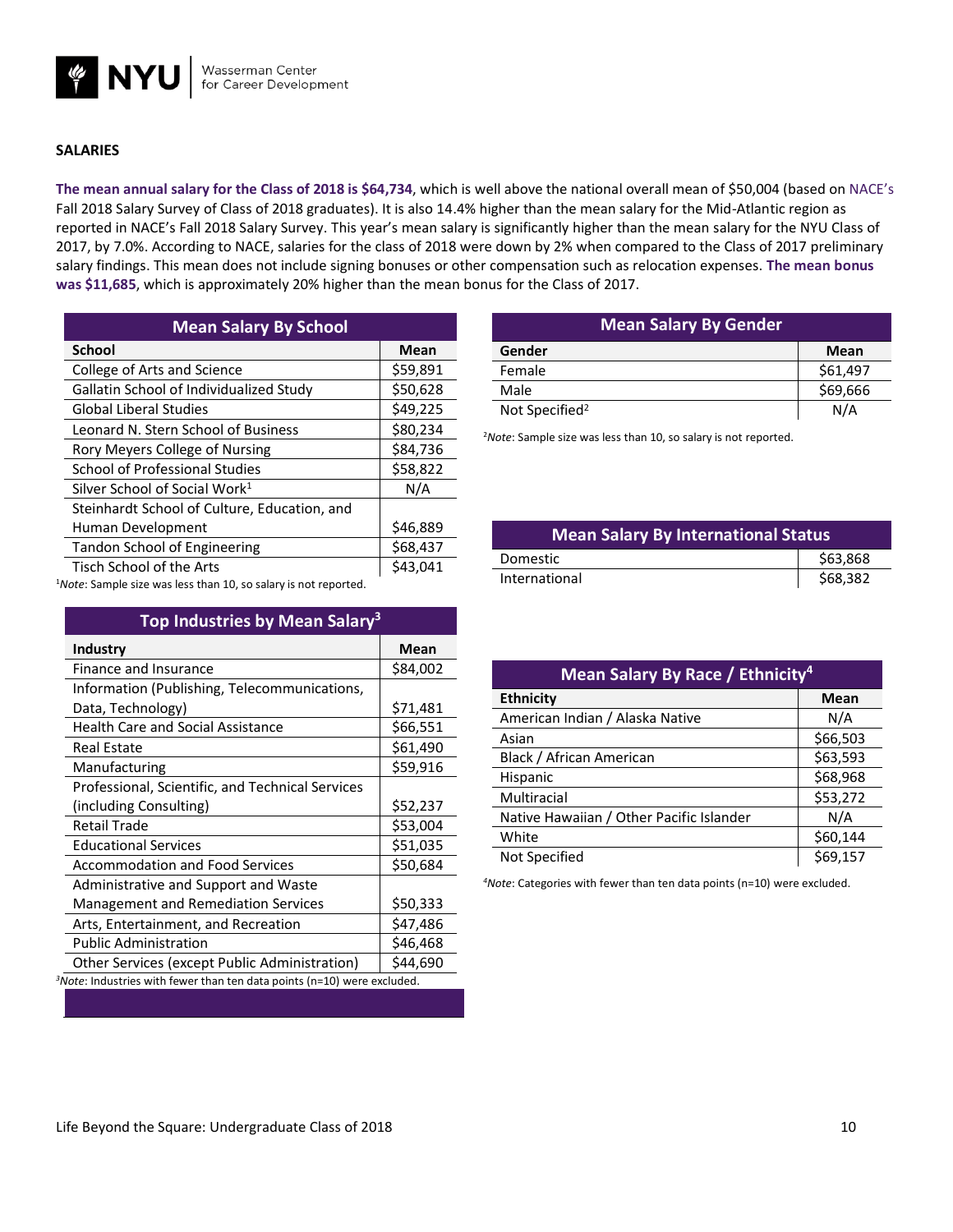## Continuing Education

Overall, **15.6%** of Class of 2018 graduates are enrolled in a continuing education program full-time or pursuing a degree program while working. For those currently not attending a post-bachelor's program, 47.5% reported intentions to enroll in graduate or professional school in the next five years.

| <b>Continuing Education Enrollment By School</b>               |            |  |
|----------------------------------------------------------------|------------|--|
| <b>School</b>                                                  | Percentage |  |
| Overall                                                        | 15.6%      |  |
| College of Arts and Science                                    | 25.8%      |  |
| Gallatin School of Individualized Study                        | 8.5%       |  |
| <b>Global Liberal Studies</b>                                  | 27.6%      |  |
| Leonard N. Stern School of Business                            | 2.1%       |  |
| Rory Meyers College of Nursing                                 | 2.3%       |  |
| School of Professional Studies                                 | 14.8%      |  |
| Silver School of Social Work                                   | 54.2%      |  |
| Steinhardt School of Culture, Education, and Human Development | 19.4%      |  |
| Tandon School of Engineering                                   | 13.8%      |  |
| Tisch School of the Arts                                       | 5.0%       |  |

The top 10 areas of study for continuing education are below, listed by those graduates who are enrolled in a continuing education program full-time, or pursuing a degree program while working.

| <b>Continuing Education Enrollment By Area of Study</b> |            |  |
|---------------------------------------------------------|------------|--|
| <b>Area of Study</b>                                    | Percentage |  |
| Arts, Social Sciences, Humanities                       | 18.0%      |  |
| Medicine/Pre-Med                                        | 12.6%      |  |
| Law                                                     | 10.0%      |  |
| Business (MBA, Accounting, Finance, Economics)          | 8.7%       |  |
| Life & Physical Sciences                                | 7.2%       |  |
| Education                                               | 6.5%       |  |
| <b>Fine Arts</b>                                        | 6.1%       |  |
| Computer Science/Technology                             | 5.8%       |  |
| International Affairs, Government or Policy             | 5.3%       |  |
| Social Work                                             | 4.5%       |  |
| Dentistry                                               | 3.9%       |  |

*Note:* 13.9% of those who indicated they were in graduate or professional school did not provide details about what they were studying, and are excluded from the above calculations.